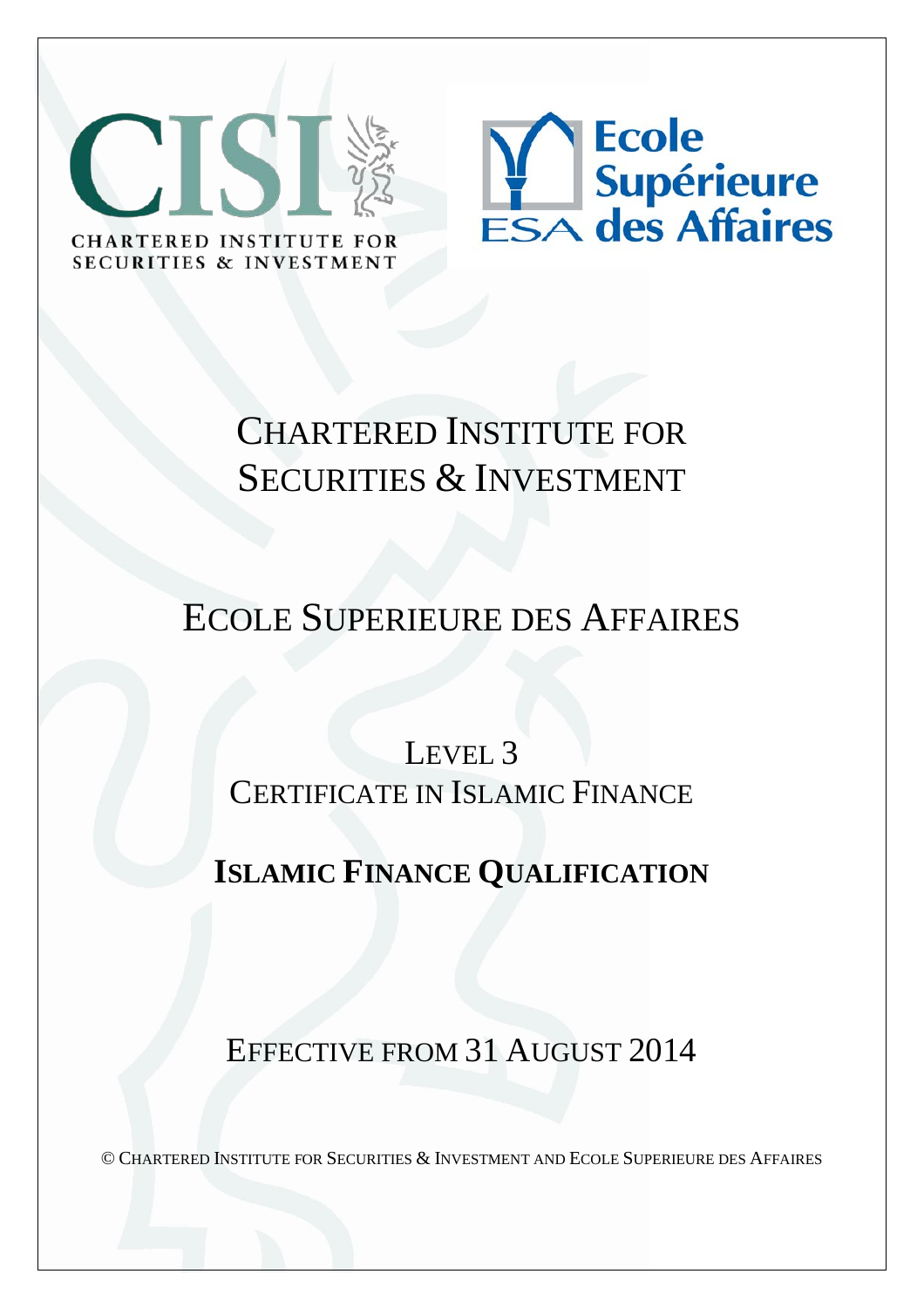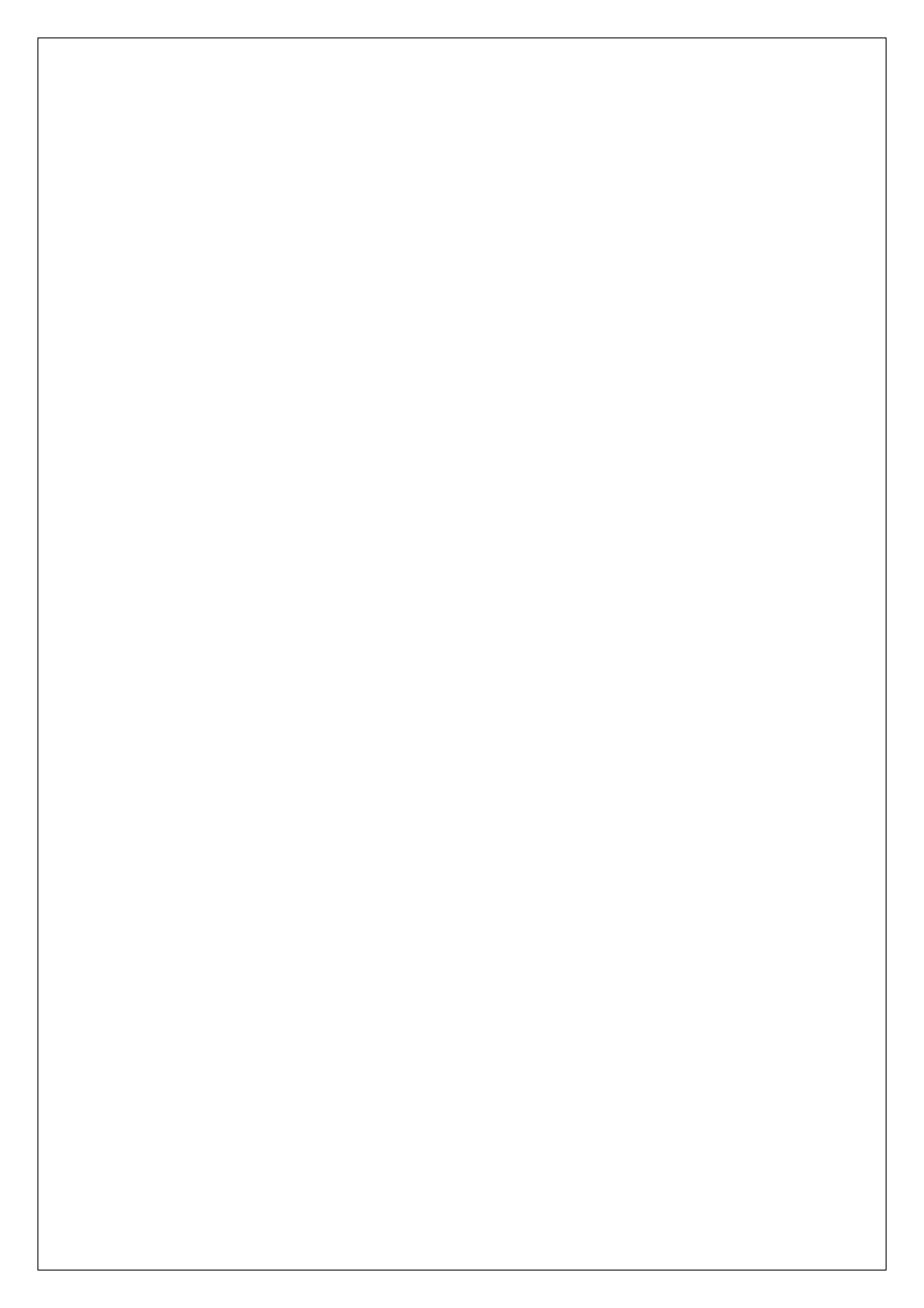#### **OBJECTIVE OF THE EXAMINATION**

The objective of the examination is to ensure that candidates are equipped with a practical understanding of Islamic finance and an understanding of the influence of Sharia'a in a business context; enabling them to hold positions in the Islamic finance, investment and Takaful (Islamic Insurance) industries.

The examination will test candidates' knowledge and understanding of the following elements:

- The general principles of Islamic Finance
- Islamic contracts
- Islamic banking activities
- Islamic investment funds
- Sukuk
- Takaful
- Financial statements in Islamic banks
- Governance in Islamic institutions

#### **ASSESSMENT STRUCTURE**

A 2 hour examination of 100 multiple choice questions.

Candidates sitting the examination by Computer Based Testing may have, in addition, a small number of trial questions that will not be separately identified and do not contribute to the result. Candidates will be given proportionately more time to complete the test.

#### **UNIT STRUCTURE**

The unit is divided into *elements*. These are broken down into a series of *learning objectives*.

Each learning objective begins with one of the following prefixes: *know*, *understand*, *be able to calculate* or *be able to apply*. These words indicate the different levels of skill to be tested. Learning objectives prefixed:

- *know* require the candidate to recall information such as facts, rules and principles
- *understand* require the candidate to demonstrate comprehension of an issue, fact, rule or principle
- *be able to calculate* require the candidate to be able to use formulae to perform calculations
- **be able to apply** require the candidate to be able to use their knowledge in a given set of circumstances to present a clear and detailed explanation of a situation, rule or principle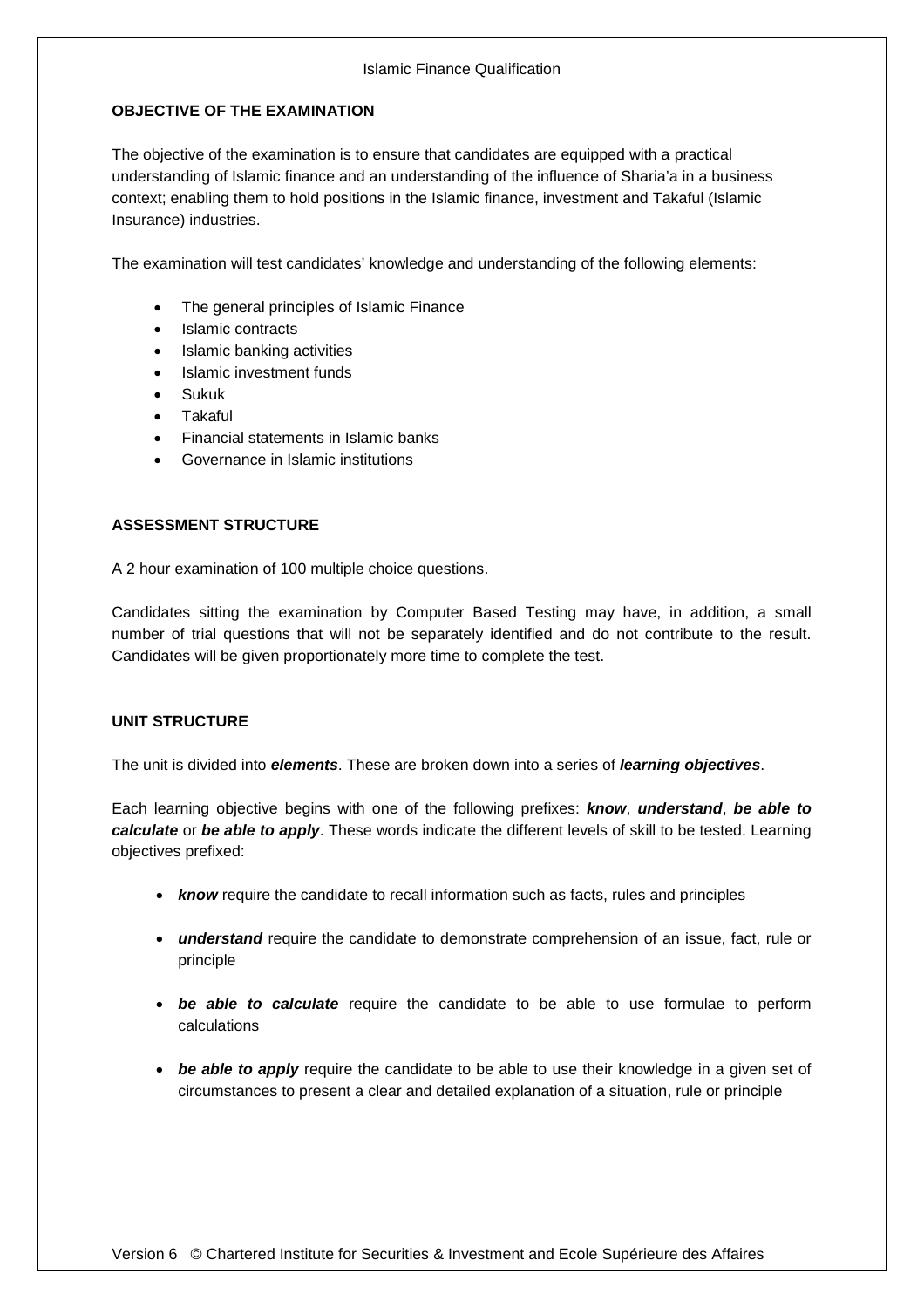#### **EXAMINATION SPECIFICATION**

Each examination paper is constructed from a specification that determines the weightings that will be given to each element. The specification is given below.

It is important to note that the numbers quoted may vary slightly from examination to examination as there is some flexibility to ensure that each examination has a consistent level of difficulty. However, the number of questions tested in each element should not change by more than plus or minus 2.

**Candidates should note that in sections 4 and 6 more than one question may be set on certain learning objectives to test that candidates have fully grasped the nature and use of the contracts.**

| <b>Examination specification</b><br>100 multiple choice questions |                                                |           |
|-------------------------------------------------------------------|------------------------------------------------|-----------|
| Element number                                                    | <b>Element</b>                                 | Questions |
|                                                                   | The Basis of Islamic Banking and Finance       | 2         |
| $\mathcal{P}$                                                     | An Introduction to Islamic Banking and Finance | 3         |
| 3                                                                 | Islamic Law of Contracts                       | 14        |
| 4                                                                 | Financial Contracts and Techniques Applied by  | 30        |
|                                                                   | Islamic Banks                                  |           |
| 5                                                                 | <b>Islamic Investment Management</b>           | 10        |
| 6                                                                 | <b>Sukuk Market</b>                            | 14        |
| 7                                                                 | Islamic Insurance – Takaful                    | 11        |
| 8                                                                 | <b>Financial Statements</b>                    | 8         |
| 9                                                                 | <b>Islamic Corporate Governance</b>            | 8         |
|                                                                   | Total                                          | 100       |

#### **CANDIDATE UPDATE**

Candidates are reminded to check the 'Candidate Update' area of the Institute's website (cisi.org) on a regular basis for updates that could affect their examination as a result of industry change.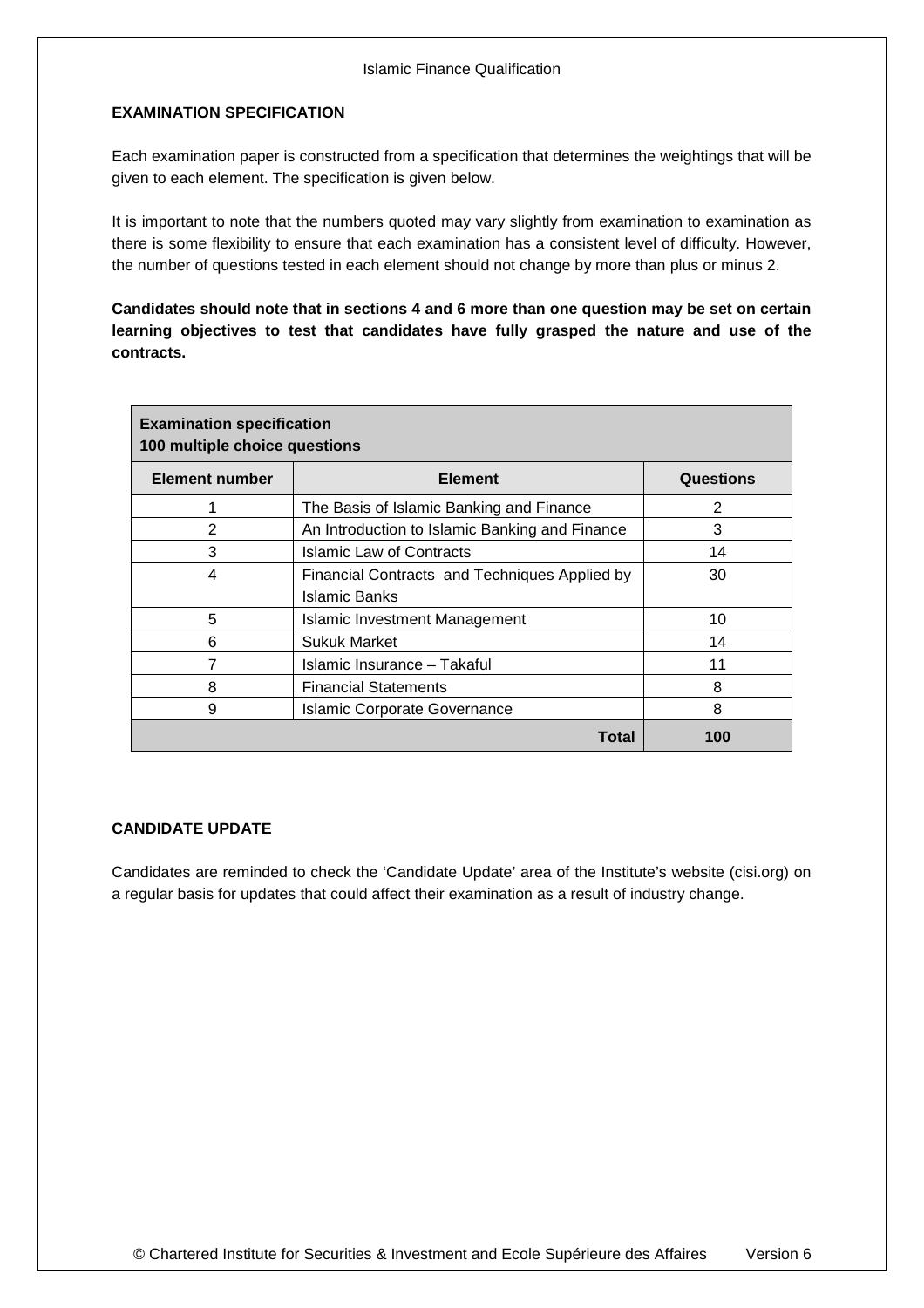#### **IFQ WORDLIST**

For the examination, candidates should be familiar with the following Arabic terms:

Akhlaq A'qd Aqidah Amanah Arbun Fatwa (Fatawa, plural) Fiqh Fiqh al Muamalat Gharar Hadith (Ahadith, plural) Halal Haram Hawala liara Ijara Mawsoofa Bil Thimma Ijara wa Iqtina/ Ijara Muntahia Bitamleek Ijma' Ijtihad Istisn'a Kafala Maysir Muamalat Mudaraba Mudarib Murabaha Musharaka Musharik

Qard Qard Hassan Qimar Qiyas Quran Rab al Mal (Arab al Mal, plural) Rahn Retakaful Riba Riba al-Fadl Riba al-Naseeyah Sadaqa (Sadaqat, plural) Salam Sarf Sharia'a Sukuk Sunnah Tabarru' Takaful Tawarruq Wa'd Wadia Wakala Wakil Waqf Zakat

#### **SUMMARY SYLLABUS**

- **ELEMENT 1 THE BASIS OF ISLAMIC [BANKING AND FINANCE](#page-5-0)**
- **ELEMENT 2 [AN INTRODUCTION TO ISLAMIC BANKING AND FINANCE](#page-5-1)**
- **ELEMENT 3 [ISLAMIC LAW OF CONTRACTS](#page-7-0)**
- **ELEMENT 4 FINANCIAL TECHNIQUES [APPLIED BY ISLAMIC BANKS](#page-8-0)**
- **ELEMENT 5 [ISLAMIC INVESTMENT](#page-9-0) MANAGEMENT**
- **ELEMENT 6 [SUKUK MARKET](#page-10-0)**
- **ELEMENT 7 [ISLAMIC INSURANCE –](#page-12-0) TAKAFUL**
- **ELEMENT 8 [FINANCIAL STATEMENTS](#page-13-0) FOR ISLAMIC BANKS**
- **ELEMENT 9 [ISLAMIC CORPORATE GOVERNANCE](#page-14-0)**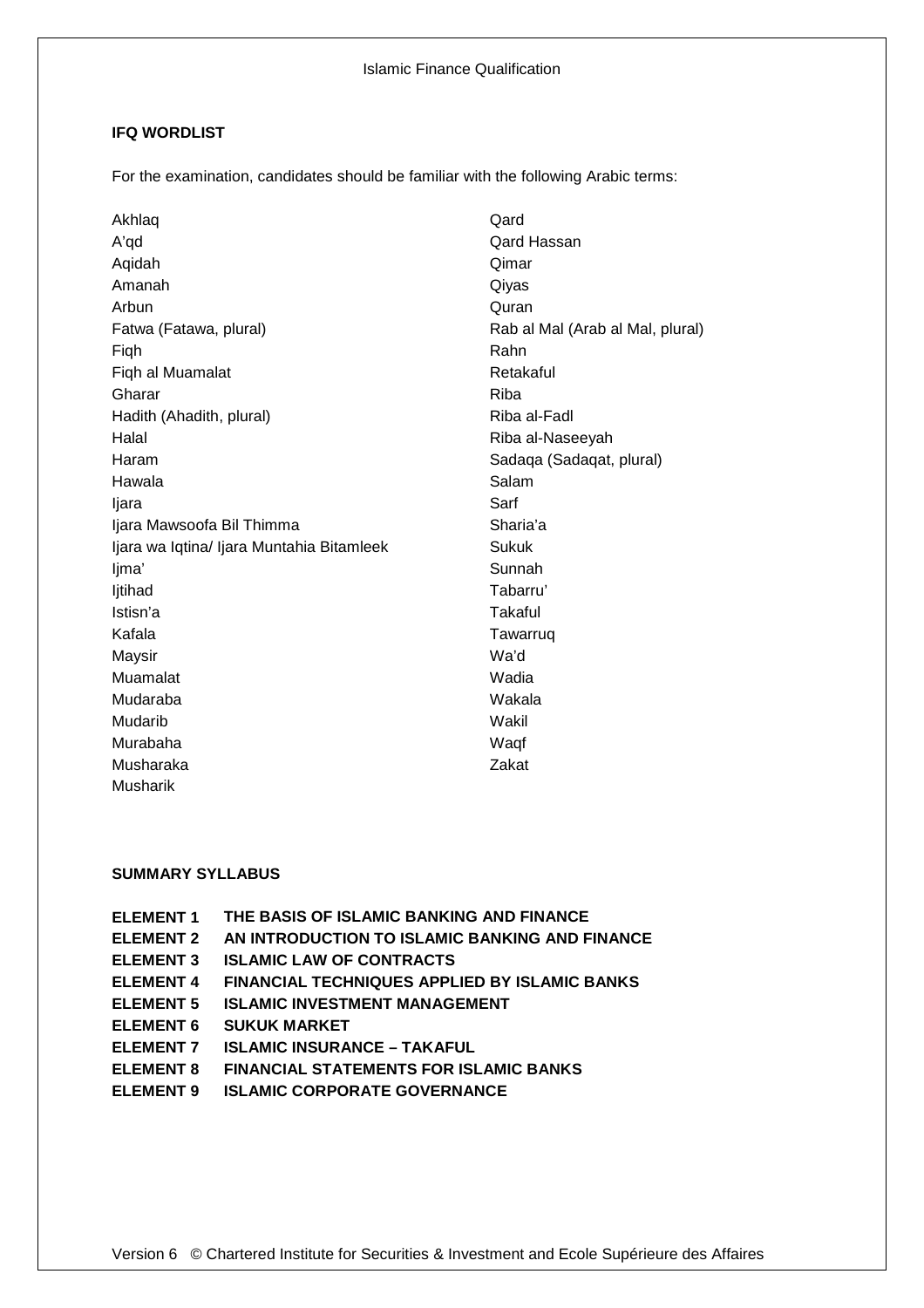#### <span id="page-5-0"></span>**ELEMENT 1 THE BASIS OF ISLAMIC BANKING AND FINANCE**

On completion, the candidate should:

- 1.1.1 *Understand* the ethical underpinning of Islamic finance
	- Moral guidance governing property and wealth given through the Quran,
	- The obligation to make charitable distributions: Zakat (obligatory) and Sadaqat (voluntary)
	- The role of trade and investment in wealth creation
	- Why Riba and Gharar are forbidden
- 1.2.1 *Understand* the role of the Sharia'a
- 1.3.1 *Know* the sources of the Sharia'a: Primary Sources (Quran & Sunnah) and Secondary Sources (Ijma', Ijtihad)
- 1.4.1 *Know* the authorities able to interpret the Quran and Sunnah and their role:
	- The Scholars within the Schools of thought
	- The Islamic Fiqh Academy
	- The Sharia'a Boards of Regulatory or Industry Institutions

#### <span id="page-5-1"></span>**ELEMENT 2 AN INTRODUCTION TO ISLAMIC BANKING AND FINANCE**

- 2.1.1 *Know* the development of Islamic finance and banking:
	- The beginnings of Islamic banking
	- Islamic banking in the GCC, Africa and the Middle East countries
	- Islamic banking in Southeast and South Asia and Australasia
	- Islamic banking in Europe and the Americas
- 2.2.1 *Know* the constraints and challenges on the development of the Islamic banking and finance industry
- 2.3.1 *Know* the main functions of Islamic banks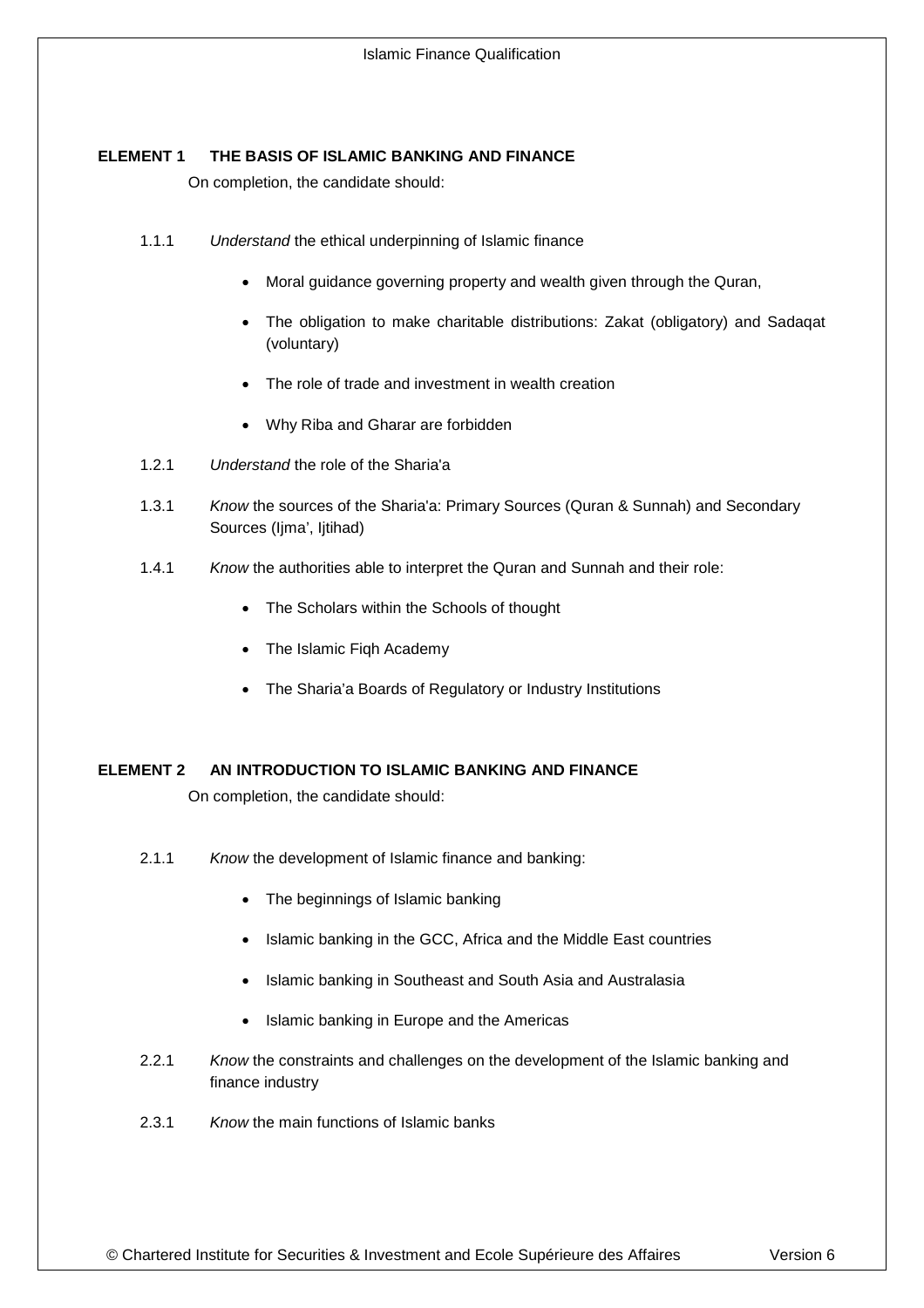- 2.4.1 *Know* the operating structures and organisational forms adopted by the Islamic Financial Services Industry:
	- The window model
	- **Branches**
	- **Subsidiaries**
	- Fully-fledged banks
- 2.5.1 *Know* the infrastructure bodies overseeing and/or supporting Islamic finance and banking:
	- The Regulators (central banks or other authorities)
	- The standard-setters (AAOIFI and IFSB)
	- Other Institutions supporting the development of Islamic finance and banking (IIFM, GCIBFI, IIRA, IILM, LMC and IDB Group)
- 2.6.1 *Know* other components of the Islamic finance industry:
	- The Sharia'a-compliant equity markets
	- The market for Sukuk
	- Islamic Investment Funds
	- The Islamic insurance companies Takaful
	- The Waqf properties (Islamic charitable trust)
	- The Zakat funds (funds constituted of charitable obligatory tax)
	- Islamic micro finance
	- Purification of haram income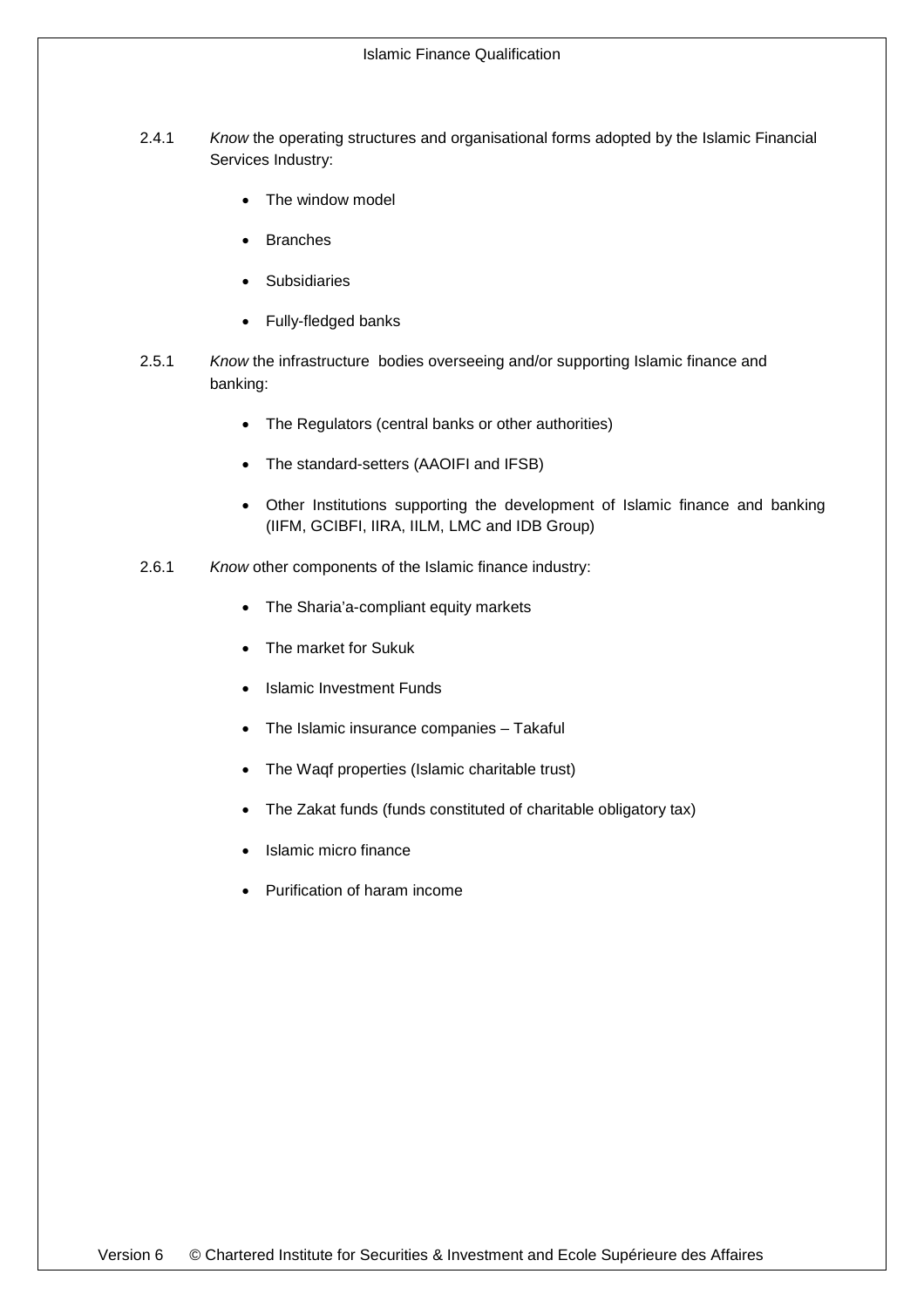#### <span id="page-7-0"></span>**ELEMENT 3 ISLAMIC LAW OF CONTRACTS**

- 3.1.1 *Know* the ethical precepts relating to Islamic business
- 3.2.1 *Know* the Islamic teachings relating to business
- 3.3.1 *Know* the major prohibitions in Islamic Finance (Riba, Gharar)
- 3.4.1 *Understand* the difference between Riba al-Naseeyah and Riba al-Fadl
- 3.5.1 *Understand* the nature of Gharar, its causes and its implications for Islamic finance
- 3.6.1 *Know* the nature of Qimar and Maysir
- 3.7.1 *Understand* the components of Aqd' (contract): the contracting parties, subject matter, price, offer and acceptance
- 3.8.1 *Understand* the Sharia'a options of sale
- 3.9.1 *Understand* the classification of and conditions applied to contracts with respect to their effect:
	- valid (Sahih) contracts
	- voidable (Fasid) contracts
	- invalid (Batil) contracts
- 3.10.1 *Understand* the relationship between form and substance of contracts
- 3.11.1 *Know* the types of contract:
	- unilateral and bilateral with respect to their underlying purpose
- 3.12.1 *Understand* the concept of Wa'd (promise) and the conditions which make a commercial promise binding
- 3.13.1 *Know* the nature of a Muwaada (bilateral promise) agreement
- 3.14.1 *Understand* the elements and conditions of a contract of exchange
- 3.15.1 *Know* the problematic sales contracts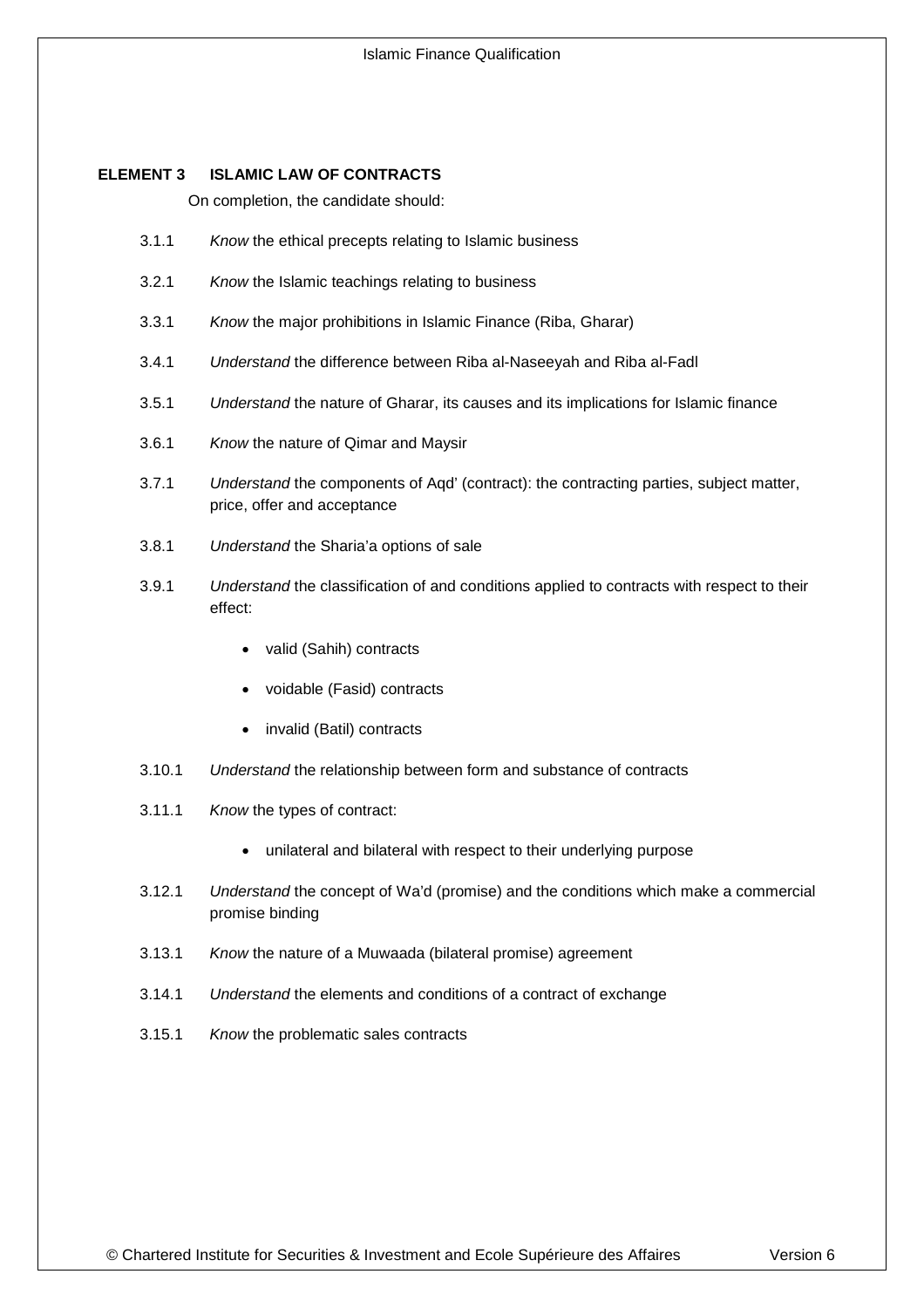3.16.1 *Know* the nature of the security contracts:

- Hawala
- Kafala
- Rahn
- 3.17.1 *Know* the nature of the Wakala (agency contract)
- 3.18.1 *Know* the issues associated with the debate regarding Sarf (the purchase and sale of currencies)
- 3.19.1 *Know* AAOIFI's Sharia'a standards on the sale of currencies

#### <span id="page-8-0"></span>**ELEMENT 4 FINANCIAL CONTRACTS AND TECHNIQUES APPLIED BY ISLAMIC BANKS**

- 4.1.1 *Understand* the distinction between a conventional bank intermediary and an Islamic intermediary, including:
	- the relationship between the bank and its clients
	- the sources of funds
	- the use of funds
- 4.2.1 *Understand* the operation of current accounts in Islamic banking
- 4.3.1 *Understand* how funds are used by Islamic banks
- 4.4.1 *Understand* the Islamic banking model and the challenges it faces
- 4.5.1 *Be able to apply* the Mudaraba contract in practice
	- for the depositing side
	- for the financing side
- 4.6.1 *Understand* the roles of and the returns received by the Rab al Mal and Mudarib under a Mudaraba contract
- 4.7.1 *Be able to apply* the Two-Tier Mudaraba contract
- 4.8.1 *Understand* the nature of Restricted and Unrestricted Investment Accounts
- 4.9.1 *Be able to apply* the concept of Wa'd (promise) and the conditions which make a commercial promise binding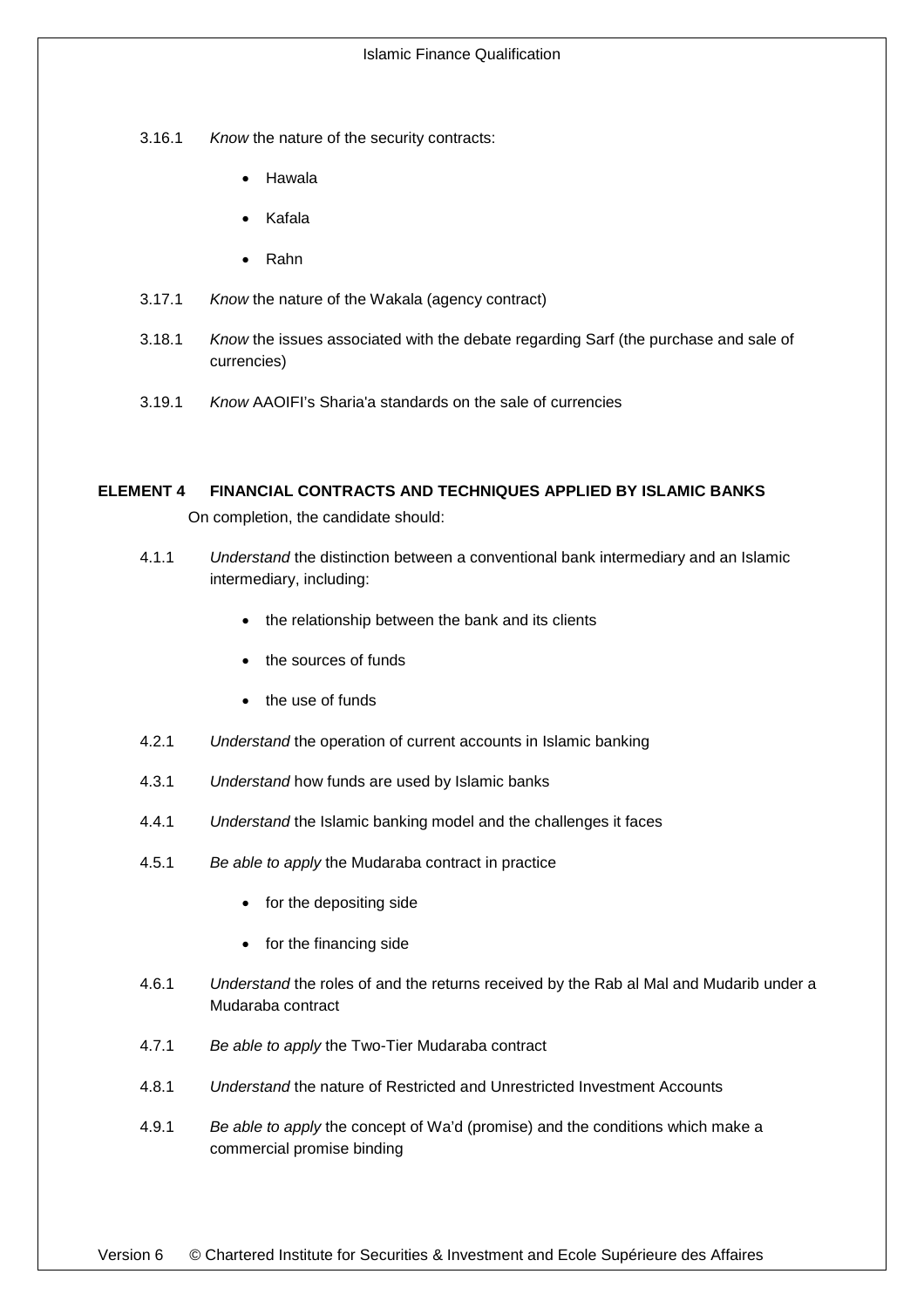- 4.10.1 *Be able to apply* the partnership contract of Musharaka
- 4.11.1 *Be able to apply* the Diminishing Musharaka contract
- 4.12.1 *Be able to apply* the Murabaha contract
- 4.13.1 *Understand* the use of Murabaha in export finance
- 4.14.1 *Know* the differences between a Murabaha sale and a loan of money
- 4.15.1 *Know* the nature of Murabaha to the Purchase Orderer
- 4.16.1 *Understand* the operation of Tawarruq and Commodity Murabaha
- 4.17.1 *Know* how Arbun is used to synthesise option behaviour
- 4.18.1 *Be able to apply* the Ijara contract
- 4.19.1 *Understand* the redemption of a lease through Ijara wa Iqtina/Ijara Muntahia Bitamleek
- 4.20.1 *Understand* the use of Ijara Mawsoofa Bil Thimma (Forward Lease)
- 4.21.1 *Be able to apply* the Salam contract
- 4.22.1 *Understand* the documentation associated with a Salam contract
- 4.23.1 *Understand* the use of Parallel Salam in managing bank assets acquired under a Salam contract
- 4.24.1 *Be able to apply* the Istisn'a contract
- 4.25.1 *Understand* the reasons for Parallel Istisn'a contracts
- 4.26.1 *Understand* the differences between Istisn'a and Salam contracts
- <span id="page-9-0"></span>4.27.1 *Know* the use of letters of credit and guarantees in Islamic finance contracts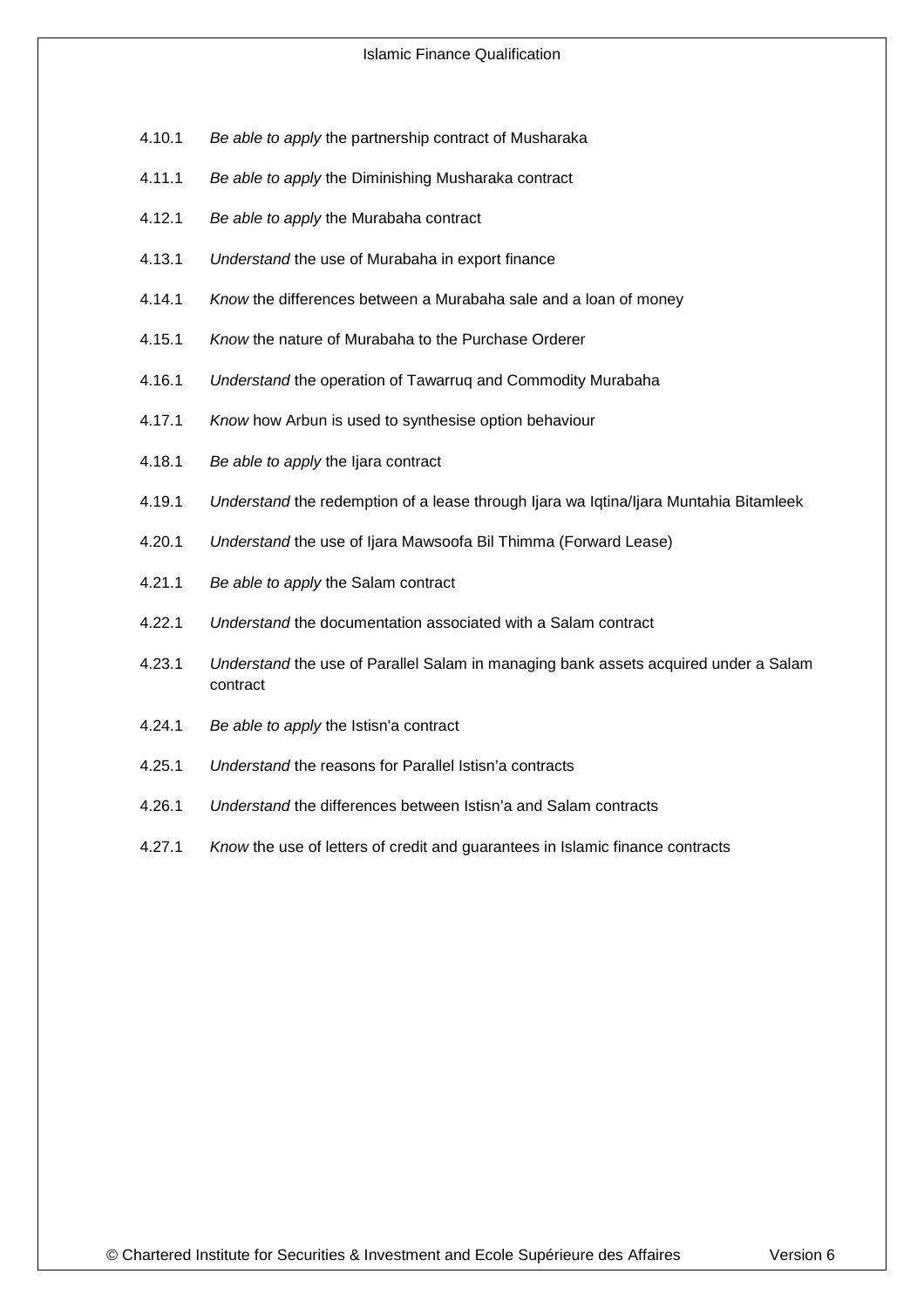#### **ELEMENT 5 ISLAMIC INVESTMENT MANAGEMENT**

- 5.1.1 *Understand* the Islamic investment guidelines
- 5.2.1 *Understand* the use of Islamic contracts in structuring Islamic investment funds
- 5.3.1 *Understand* the growth in types of Islamic investment products to respond to clients' risk / reward profile
- 5.4.1 *Be able to apply* the Islamic stock selection process through the Industry and Financial **Screens**
- 5.5.1 *Understand* the approaches used to handle non-compliant stocks in a stock selection
- 5.6.1 *Know* the approaches used to manage the market risk of portfolios and equity funds
- 5.7.1 *Know* the challenges fund managers face in applying liquidity strategies to Islamic funds
- 5.8.1 *Know* the challenges relating to origination and distribution of Islamic investment funds
- 5.9.1 *Know* the functions of the various components of an Islamic mutual fund structure
- 5.10.1 *Know* the role of the Sharia'a Board in Islamic fund management
- 5.11.1 *Understand* the governance aspects of Islamic investment funds
- 5.12.1 *Know* the developments taking place to expand the range of Islamic investment funds
- <span id="page-10-0"></span>5.13.1 *Understand* the benefits of direct investments
	- Shares
	- **Real Estate**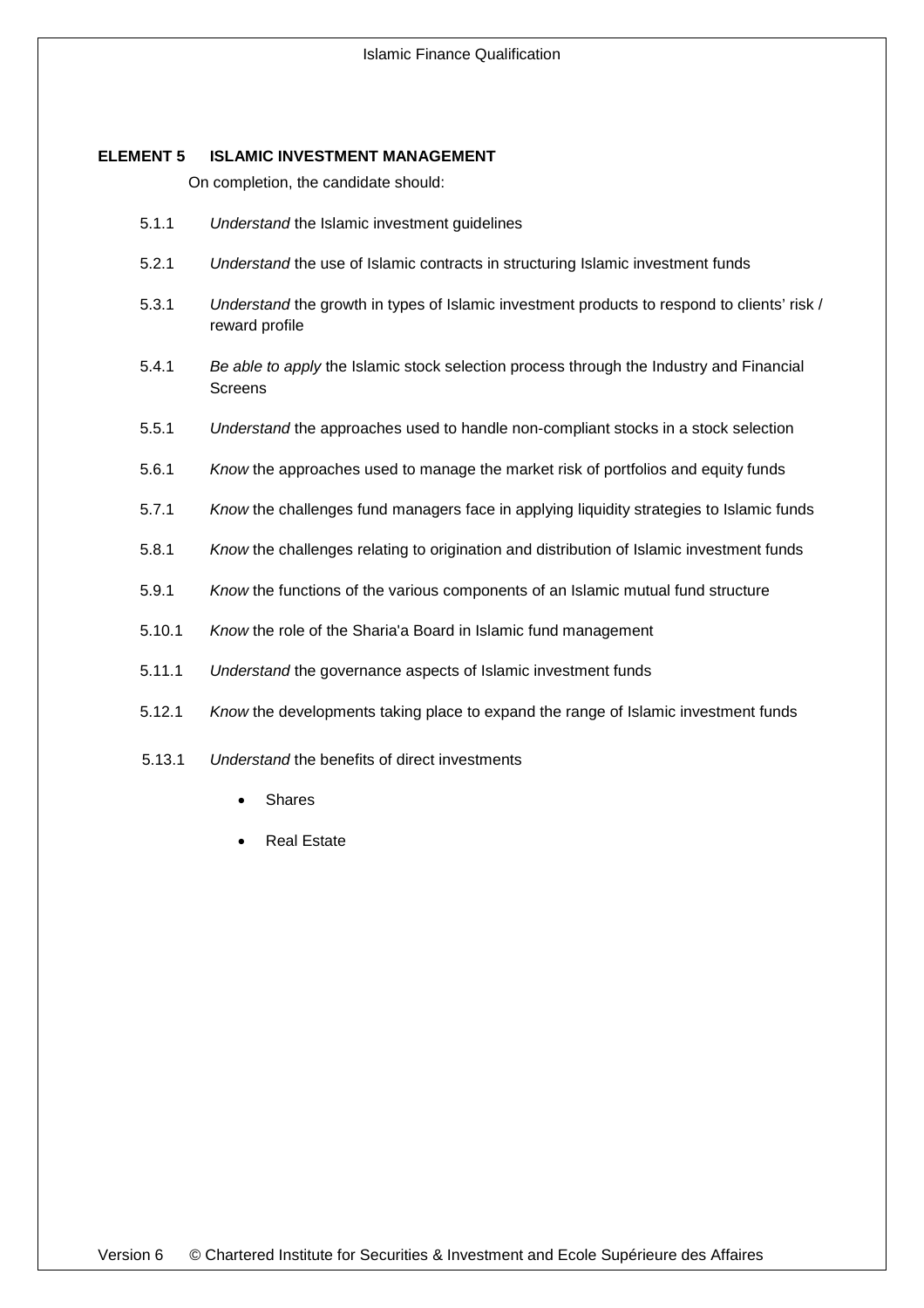#### **ELEMENT 6 SUKUK MARKET**

- 6.1.1 *Know* the differences between conventional and Islamic securities
- 6.2.1 *Understand* the responsibilities of the different parties to a Sukuk
- 6.3.1 *Understand* when financial guarantees can be provided for Sukuk
- 6.4.1 *Know* the differences between managing Sukuk and managing conventional securities
- 6.5.1 *Understand* the difference between asset backed and asset based Sukuk
- 6.6.1 *Understand* the basic processes involved in the issuance of Sukuk
- 6.7.1 *Be able to apply* the Mudaraba Sukuk
- 6.8.1 *Be able to apply* the Musharaka Sukuk
- 6.9.1 *Be able to apply* the Ijara Sukuk
- 6.10.1 *Be able to apply* the Salam Sukuk
- 6.11.1 *Be able to apply* the Istisn'a Sukuk
- 6.12.1 *Know* the AAOIFI Sukuk standards
- 6.13.1 *Understand* capital market considerations relating to Sukuk:
	- rating the issue
	- distribution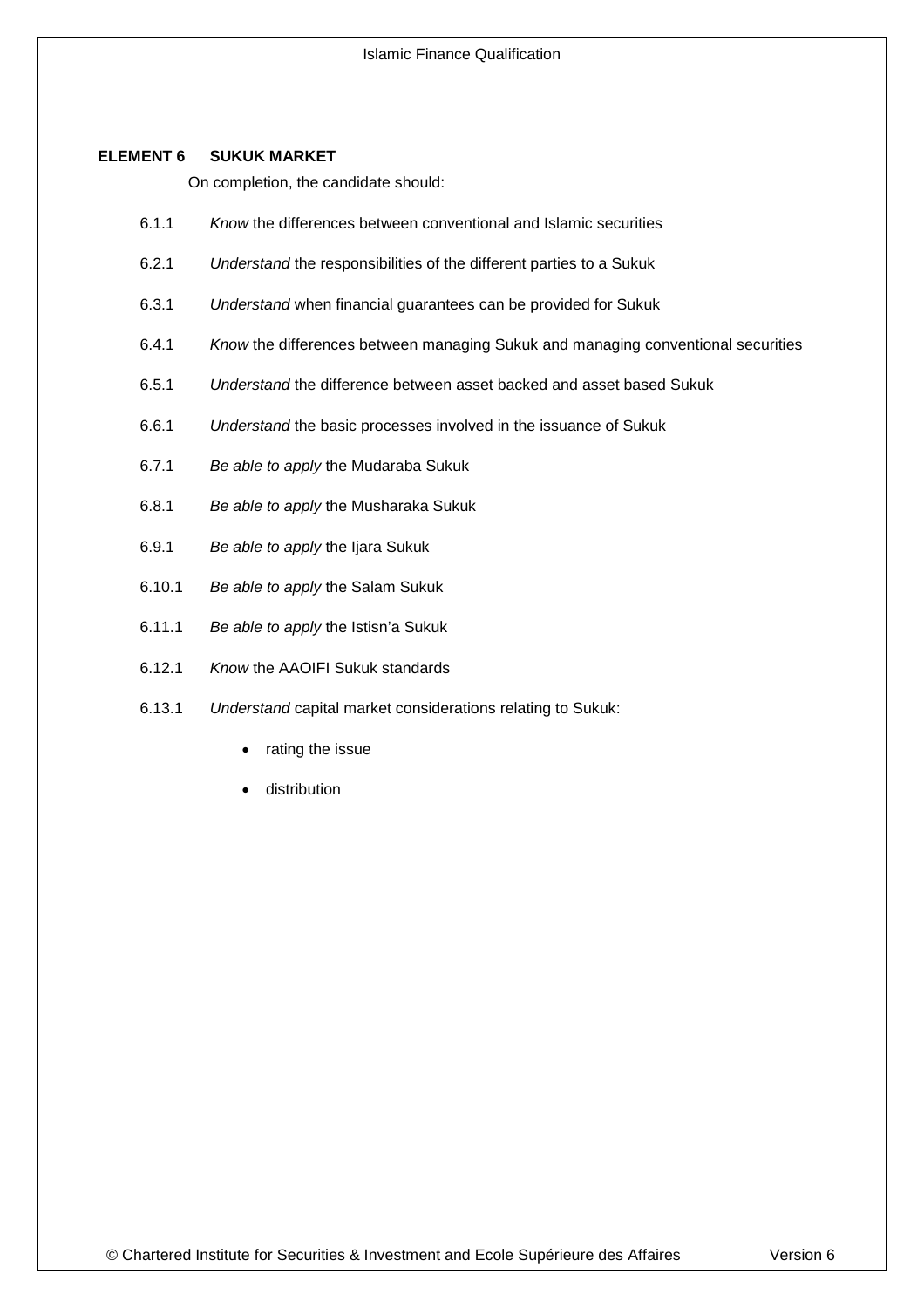#### <span id="page-12-0"></span>**ELEMENT 7 ISLAMIC INSURANCE – TAKAFUL**

- 7.1.1 *Understand* the position of Islam regarding insurance
- 7.2.1 *Understand* the origins of Takaful
	- The characteristics of mutual insurance
	- The nature of conventional mutual insurance
	- The nature of a Takaful undertaking and the need to avoid Gharar (uncertainty) through Tabarru' (donation) and Riba through the use of non-interest bearing assets
	- The structure of Takaful undertakings: non-profit and commercial
- 7.3.1 *Understand* the differences between conventional proprietary insurance, conventional mutual insurance and Takaful
- 7.4.1 *Know* the two types of Takaful: general and life
- 7.5.1 *Understand* the structure of Takaful:
	- Separation of participants' funds from those of the Takaful operator
	- The role of Qard Hassan (interest free loan)
- 7.6.1 *Understand* the three models for underwriting and managing the investments of the Takaful fund
	- Wakala
	- Mudaraba
	- the combined model
- 7.7.1 *Know* the Islamic financial contracts used in Takaful
- 7.8.1 *Understand* the rules on distribution of underwriting surpluses in Takaful:
	- The definition of an underwriting surplus
	- The nature and allocation of technical provisions
	- The rules for distributing underwriting surpluses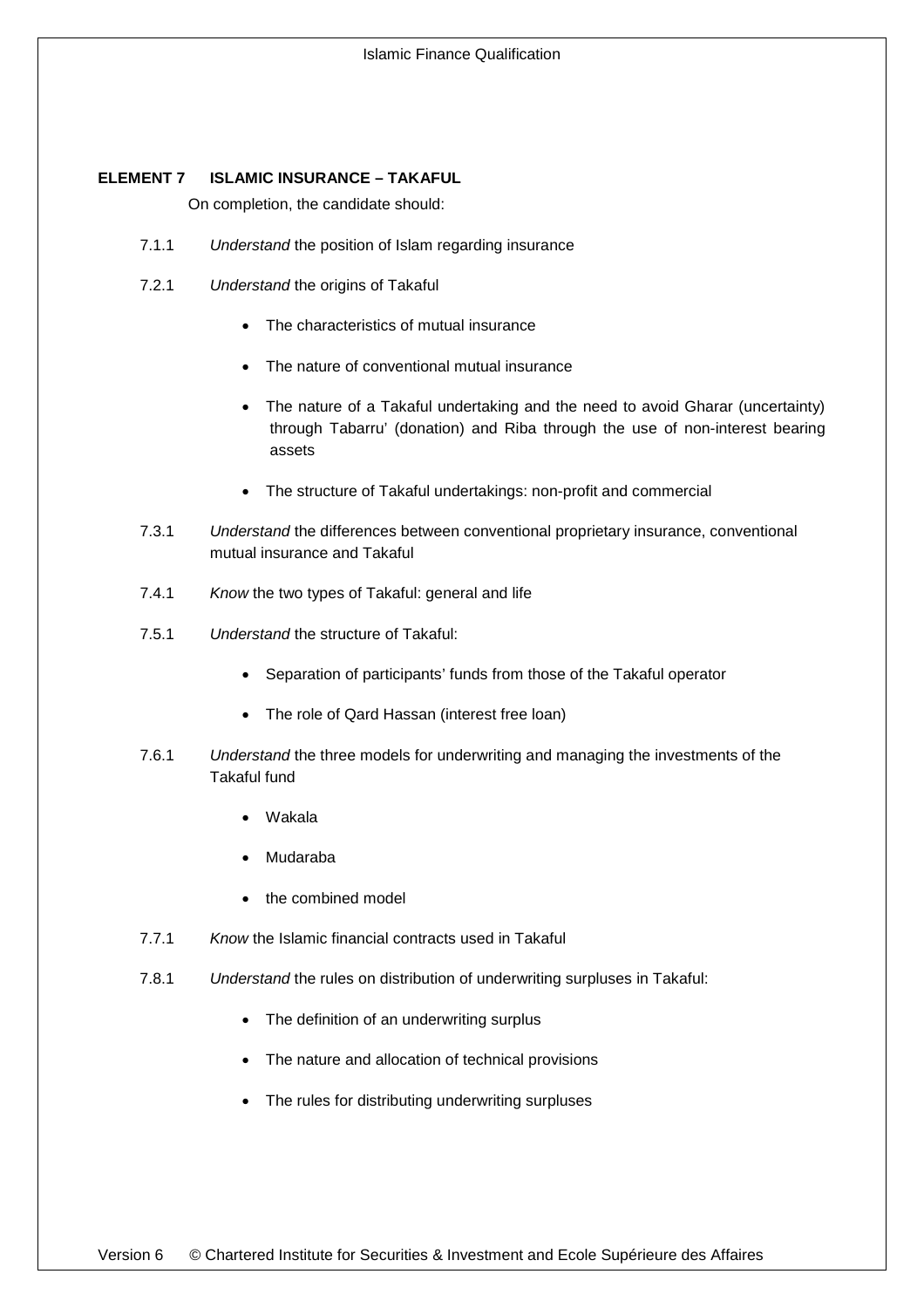- 7.9.1 *Understand* the risks associated with Takaful claims and their mitigation:
	- The nature of technical provisions for general Takaful
	- Implications of the size of the risk pool
	- The nature of the underwriting and investment fund in Life Takaful
	- Internal risk pooling arrangements
- 7.10.1 *Understand* how Retakaful operates:
	- The funding of Retakaful
	- The place of Retakaful
	- Resorting to reinsurance in the absence of viable Retakaful options
- 7.11.1 *Know* the responsibility of the Takaful operator for Sharia'a compliance

#### <span id="page-13-0"></span>**ELEMENT 8 FINANCIAL STATEMENTS**

- 8.1.1 *Understand* the conceptual framework of International Financial Reporting Standards (IFRS):
	- The aims of IFRS
	- The objectives of financial statements
	- The qualitative characteristics required of financial statements
	- The general principles governing decision making and presentation of financial data
	- The fundamental accounting assumptions underpinning financial statements
- 8.2.1 *Know* the main financial statements prepared by companies to report their financial performance
- 8.3.1 *Know* the purpose and main contents of the balance sheet
- 8.4.1 *Know* the purpose and main contents of the income statement
- 8.5.1 *Understand* the need for Islamic accounting standards
- 8.6.1 *Know* the role and responsibilities of AAOIFI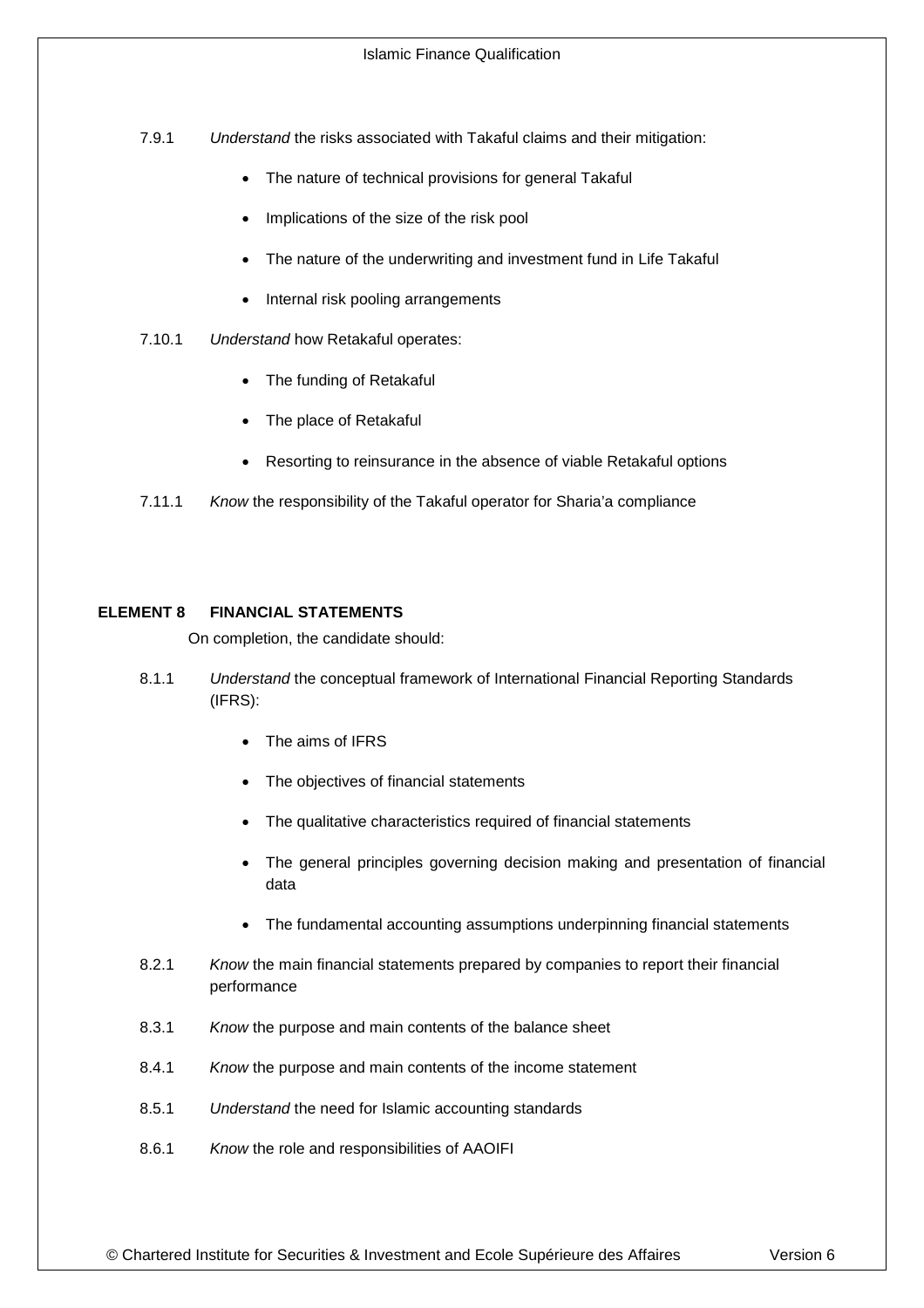- 8.7.1 *Understand* the conceptual framework of AAOIFI financial accounting statements:
	- The qualitative characteristics of accounting information
- 8.8.1 *Understand* the application of the accrual method of accounting to Islamic banks:
	- The conditions from realising recognition of revenue
- 8.9.1 *Know* the basic accounting treatment of the main Islamic contracts:
	- Murabaha
	- Mudaraba
	- Musharaka
	- Salam
	- Parallel Salam
	- Ijara
	- Ijara Muntahia Bitamleek
- 8.10.1 *Know* the key issues involved in accounting for Islamic Investment Accounts:
	- The different accounting interpretations of the IFRS used with Islamic investment accounts
- <span id="page-14-0"></span>8.11.1 *Know* the methods of calculating Zakat and the accounting treatment